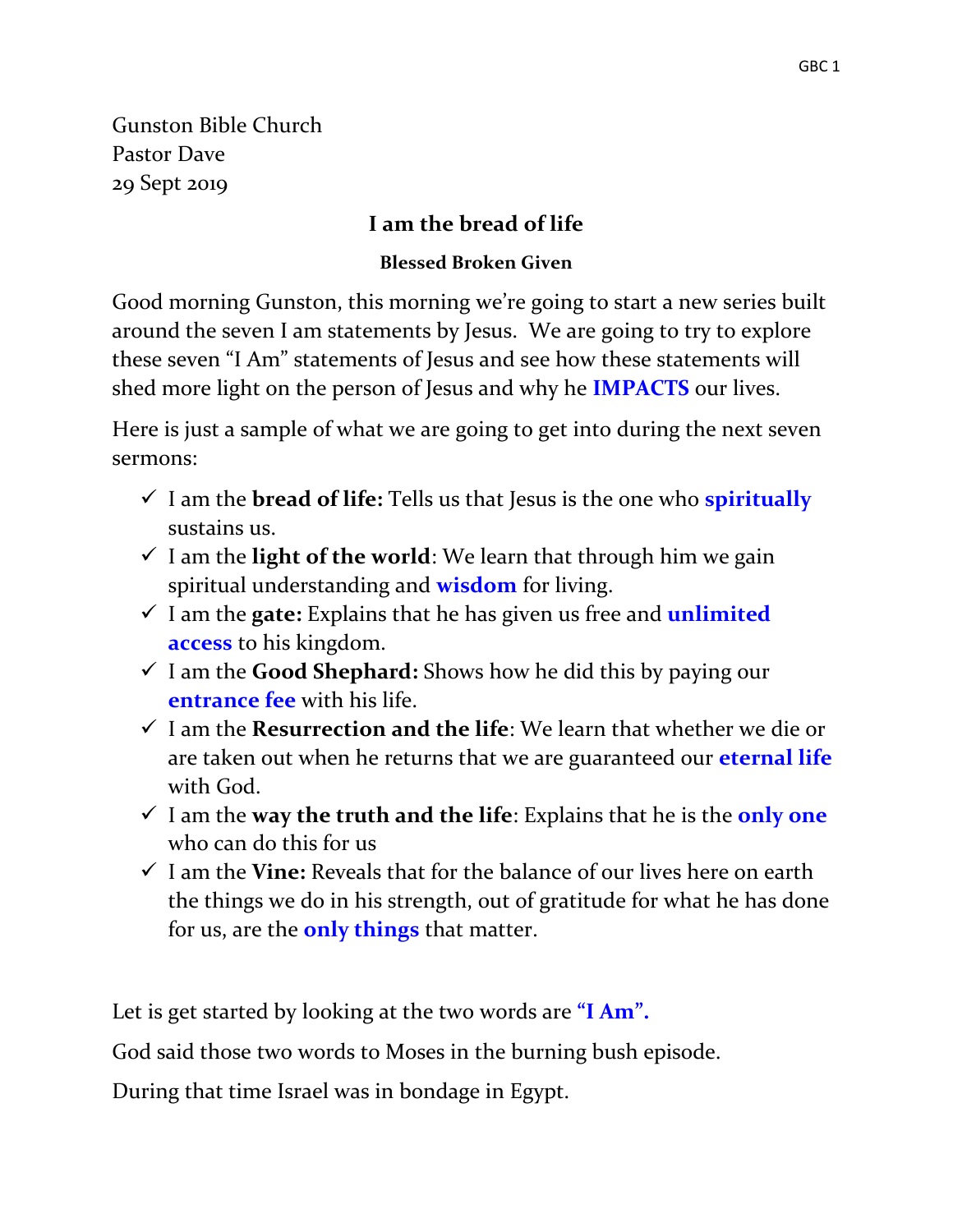God spoke to Moses from a burning bush.

God told Moses that he was the man to lead the Israelites out of their bondage in Egypt.

And when Moses requested that God give him a name to tell the Israelites who had sent him we read in…

**Exodus 3:14-15** *"God said to Moses, "I AM WHO I AM. This is what you are to say to the Israelites: 'I AM has sent me to you. This is my name forever, the name by which I am to be remembered from generation to generation."* 

Now, fast forward to the New Testament. In John 8, Jesus was having a notso friendly conversation with certain Jews.

**John 8:52-59,** *"At this they exclaimed, now we know that you are demonpossessed! Abraham died and so did the prophets, yet you say that whoever obeys your word will never taste death. <sup>53</sup> Are you greater than our father Abraham? He died, and so did the prophets. Who do you think you are? <sup>54</sup> Jesus replied, if I glorify myself, my glory means nothing. My Father, whom you claim as your God, is the one who glorifies me. <sup>55</sup> Though you do not know him, I know him. If I said I did not, I would be a liar like you, but I do know him and obey his word. <sup>56</sup> Your father Abraham rejoiced at the thought of seeing my day; he saw it and was glad. <sup>57</sup> You are not yet fifty years old, they said to him, and you have seen Abraham! <sup>58</sup> Very truly I tell you, Jesus answered, before Abraham was born, I am! <sup>59</sup> At this, they picked up stones to stone him, but Jesus hid himself, slipping away from the temple grounds."*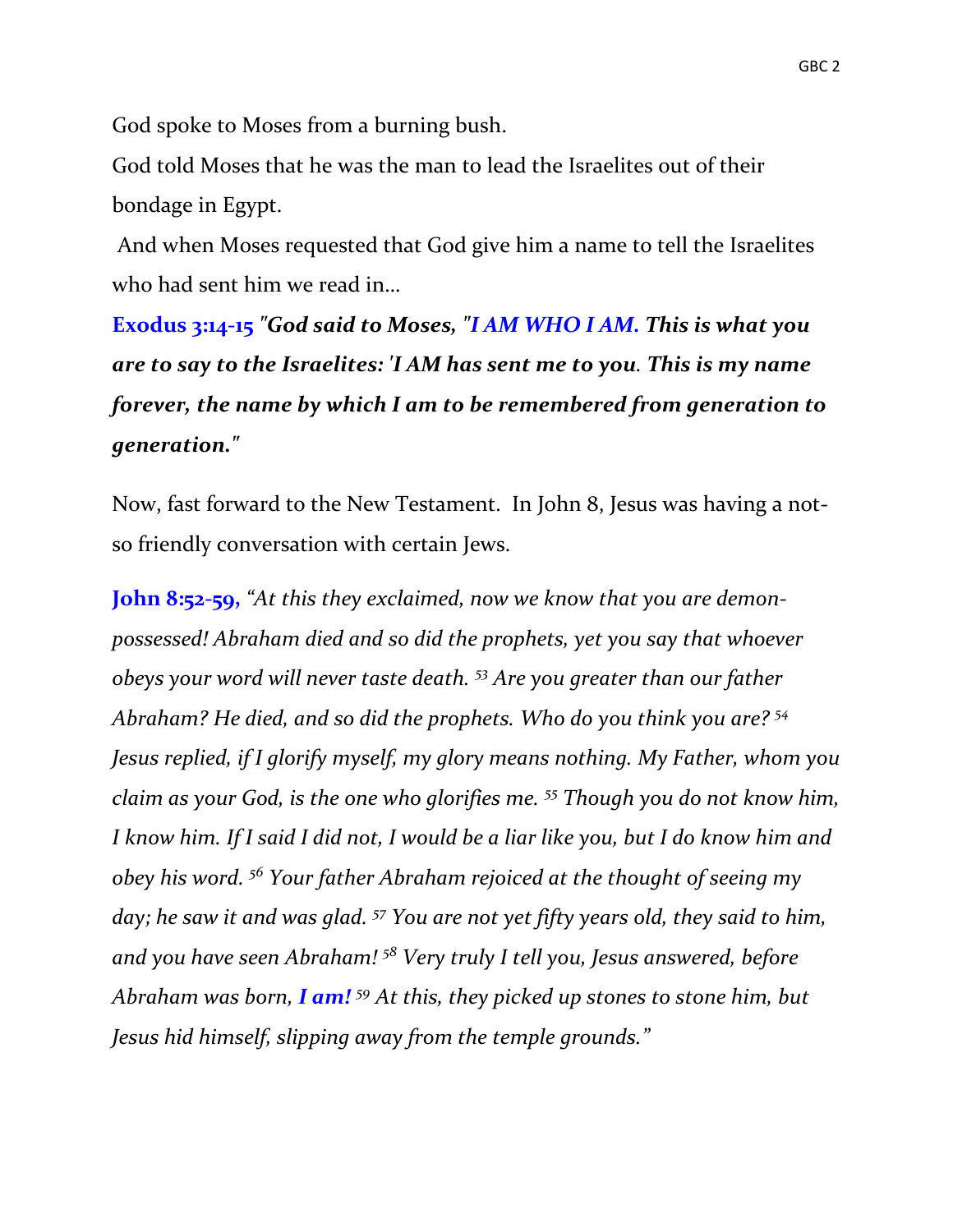Why a violent reaction? Because to their mind, Jesus committed blasphemy. Jesus said **"I Am"** and they knew that that was God's name.

In effect, they knew that Jesus was claiming to be God but to them Jesus was just a mere man. And what is the punishment for blasphemy? Death by stoning.

The Book of John reveals some more of the divine nature of Jesus and how through his I Am statements he can lead you out of bondage from sin and death just like he led his people out of bondage from Egypt thousands of years ago.

This morning we're going to look at the first **"I Am"** statement of Jesus that John mentions – **I am the Bread of Life.**

Everywhere you go in the world, there is some version of bread.

- $\checkmark$  The French have baguettes and croissants
- $\checkmark$  Latin countries have tortillas
- $\checkmark$  Indians have naan
- $\checkmark$  Chinese cultures have doughy buns
- $\checkmark$  And Americans have sliced white bread.

It is the building block of a meal, a staple in every diet. It was this way in the world of the Bible.

Bread was a common, ordinary meal.

It is the very commonness of bread that makes it the perfect metaphor for our lives.

**John 6:35** says, *"Then Jesus declared, "I am the bread of life. Whoever comes to me will never go hungry, and whoever believes in me will never be thirsty."*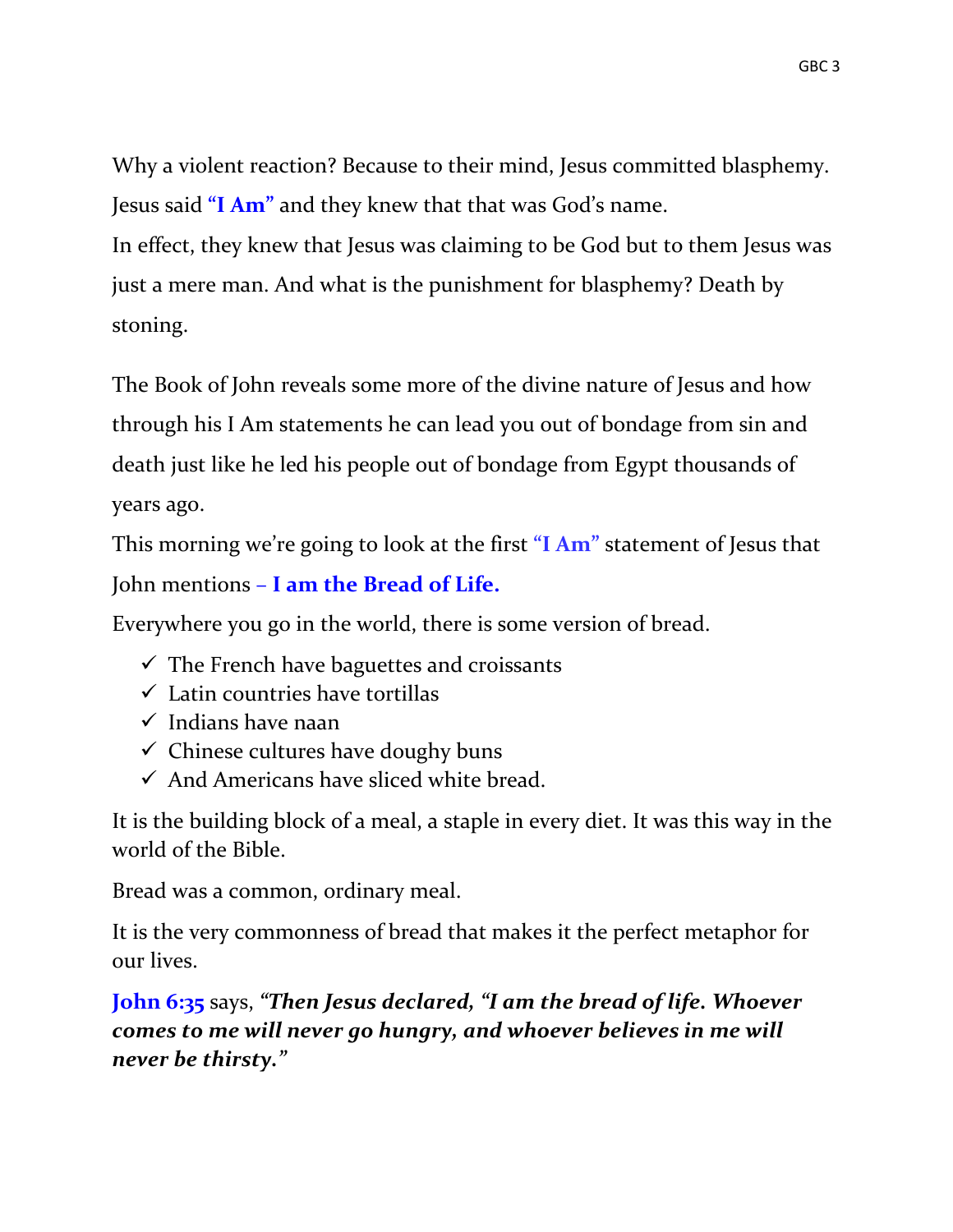Luke records three stories in his gospel about Jesus taking bread in His hands, **blessing** it, **breaking** it, and **giving** it.

Bread is also used as a symbol,

- $\checkmark$  Bread from Heaven as a sign of Gods provisions.
- $\checkmark$  Jesus fed the multitudes with loaves of Bread
- $\checkmark$  Jesus referred to himself as the Bread of Life
- $\checkmark$  The night he was to be handed over to be crucified he took bread **blessed** it **broke** it and **gave** it as a picture of his body giving it for the life of the world.

Luke 9:10-12, <sup>10</sup> On their return the apostles told him all that they had done. *And he took them and withdrew apart to a town called Bethsaida. <sup>11</sup> When the crowds learned it, they followed him, and he welcomed them and spoke to them of the kingdom of God and cured those who had need of healing. <sup>12</sup> Now the day began to wear away, and the twelve came and said to him, "Send the crowd away to go into the surrounding villages and countryside to find lodging and get provisions, for we are here in a desolate place."*

We observe several things here.

First of all, the needs of the people are overwhelming.

Secondly, resources are in short supply.

The impulse to send the people away is not entirely uncompassionate; it is also practical.

If we're honest, this is how we feel when we see the needs of our friends, family, and neighbors. It all just seems too much.

Turn on the news, and we're bombarded by more tragedies and hardships. Scroll through Facebook, and you see the difficult doctor's diagnoses or unexpected losses that people you know are dealing with.

Your own life is no walk in the park, so sometimes just like the disciples we would like to say, Send them away…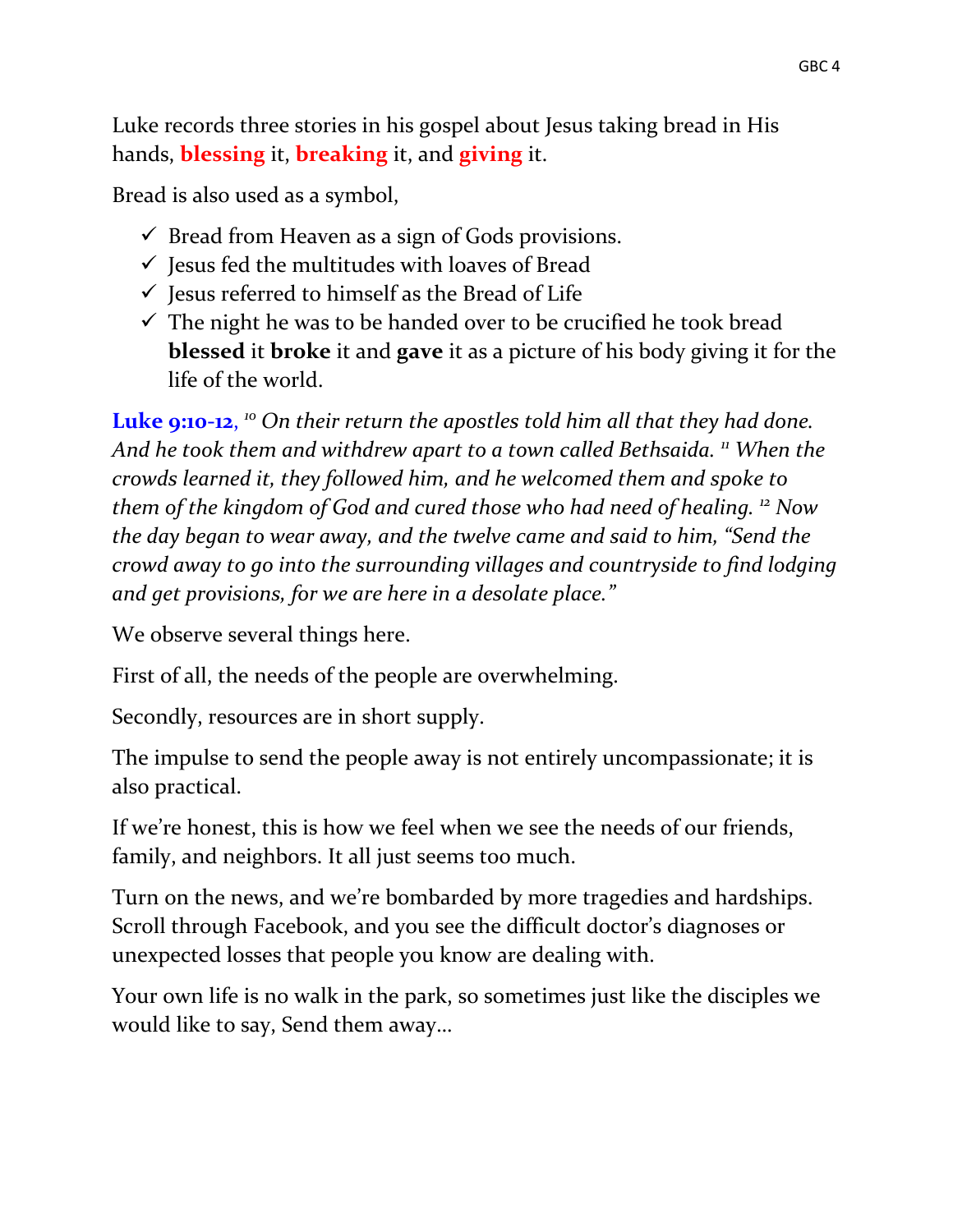But Jesus wouldn't let them—or us—off the hook.

### **Luke 9:13-17**

*<sup>13</sup> But he said to them, "You give them something to eat." They said, "We have no more than five loaves and two fish—unless we are to go and buy food for all these people." <sup>14</sup> For there were about five thousand men. And he said to his disciples, "Have them sit down in groups of about fifty each." <sup>15</sup> And they did so, and had them all sit down. <sup>16</sup> And taking the five loaves and the two fish, he looked up to heaven and said a blessing over them. Then he broke the loaves and gave them to the disciples to set before the crowd. <sup>17</sup> And they all ate and were satisfied. And what was left over was picked up, twelve baskets of broken pieces.*

Those three actions changed the whole story.

A **"desolate place"** became a place of **abundance**.

A **desert** became a **banquet**.

A story that began with "**not enough**" ended with there being **more than enough.**

This is what happens when Jesus takes something that we think is just ordinary—bread!—and blesses it, breaks it, and gives it.

I think those three words can change the story for you.

Jesus took bread, blessed it by giving thanks to the Father, broke it, and gave it.

Bread in the hands of Jesus is blessed, broken, and given. And so it is for you. Your life, as common and ordinary as bread, in Jesus's hands becomes something more.

# **1. In his hands, your life becomes blessed.**

When we are physically hungry our stomachs growl.

But if we will open our ears to the sounds of the world around us I believe we will hear the growling of people's souls.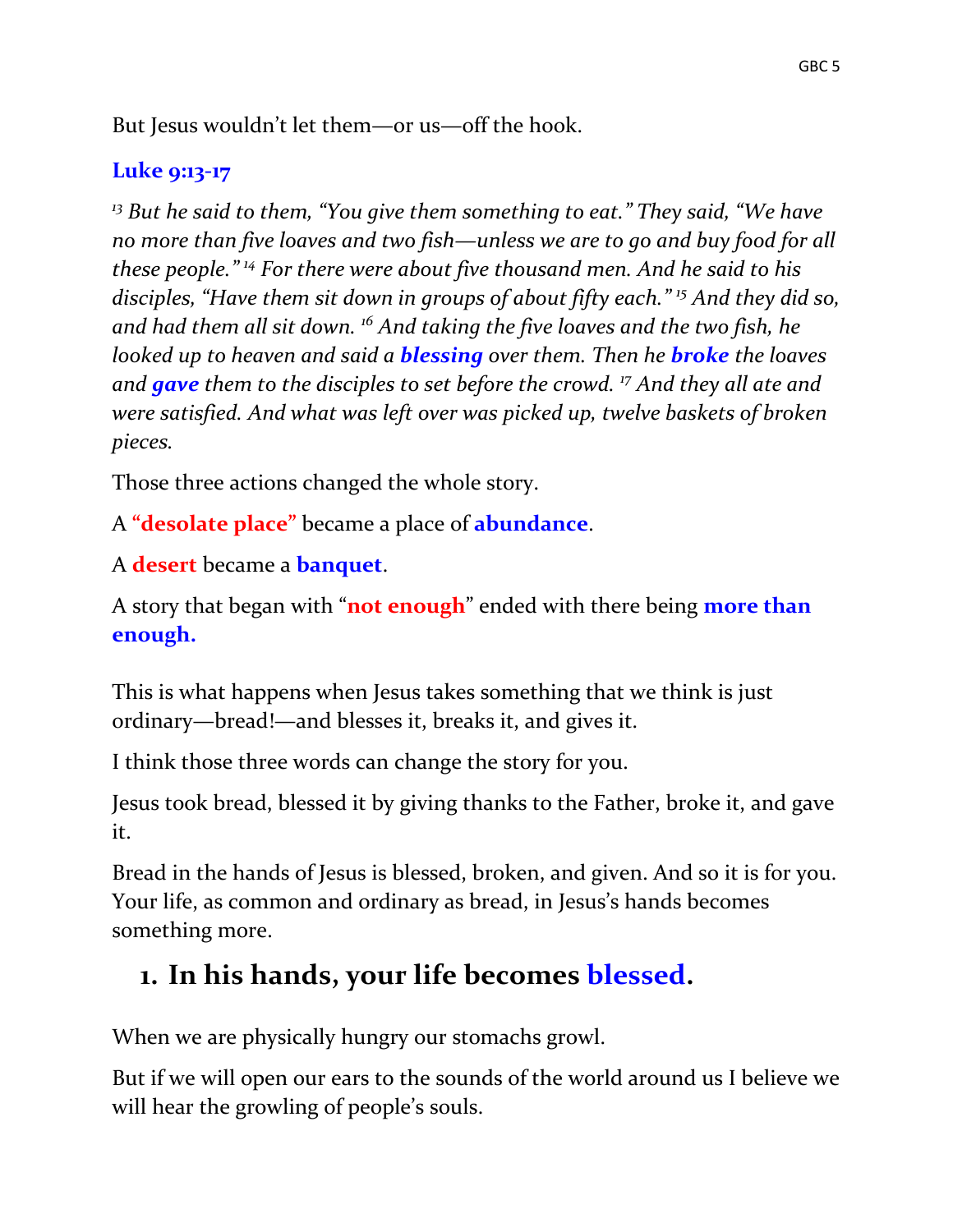The people of Jesus' day experienced this spiritual hunger.

At the beginning of this chapter, Jesus had fed the crowd of 5,000 people with 5 loaves and 2 fish. And now they have come to Jesus wanting more food –their physical hunger was only temporarily satisfied. And Jesus told them in

**John 6:27** "*Do not work for food that spoils, but for food that endures to eternal life, which the Son of Man will give you..."*

Jesus knew that although these people had a real need for physical nourishment, their need for spiritual nourishment was even **greater**.

Isn't that evident in the world today?

Can you hear the cries of people who are living their lives without Christ?

Can you hear their souls crying out for something to eat?

Can you see the moral degradation of our world and see that it directly corresponds to the need for spiritual fulfillment?

It might seem like too simplistic of an answer--but I believe it is because they have a **spiritual void** in their lives.

There is a God sized hole in their lives that only God can fill.

Getting back to the topic this blessedness is not about accumulating or achieving more things it is about filling that hole in your life and by having your **true identity** recovered and your true calling revealed.

It is all about getting a new name.

Once you were a sinner; now you are a saint.

# **2. In his hands, your life becomes broken.**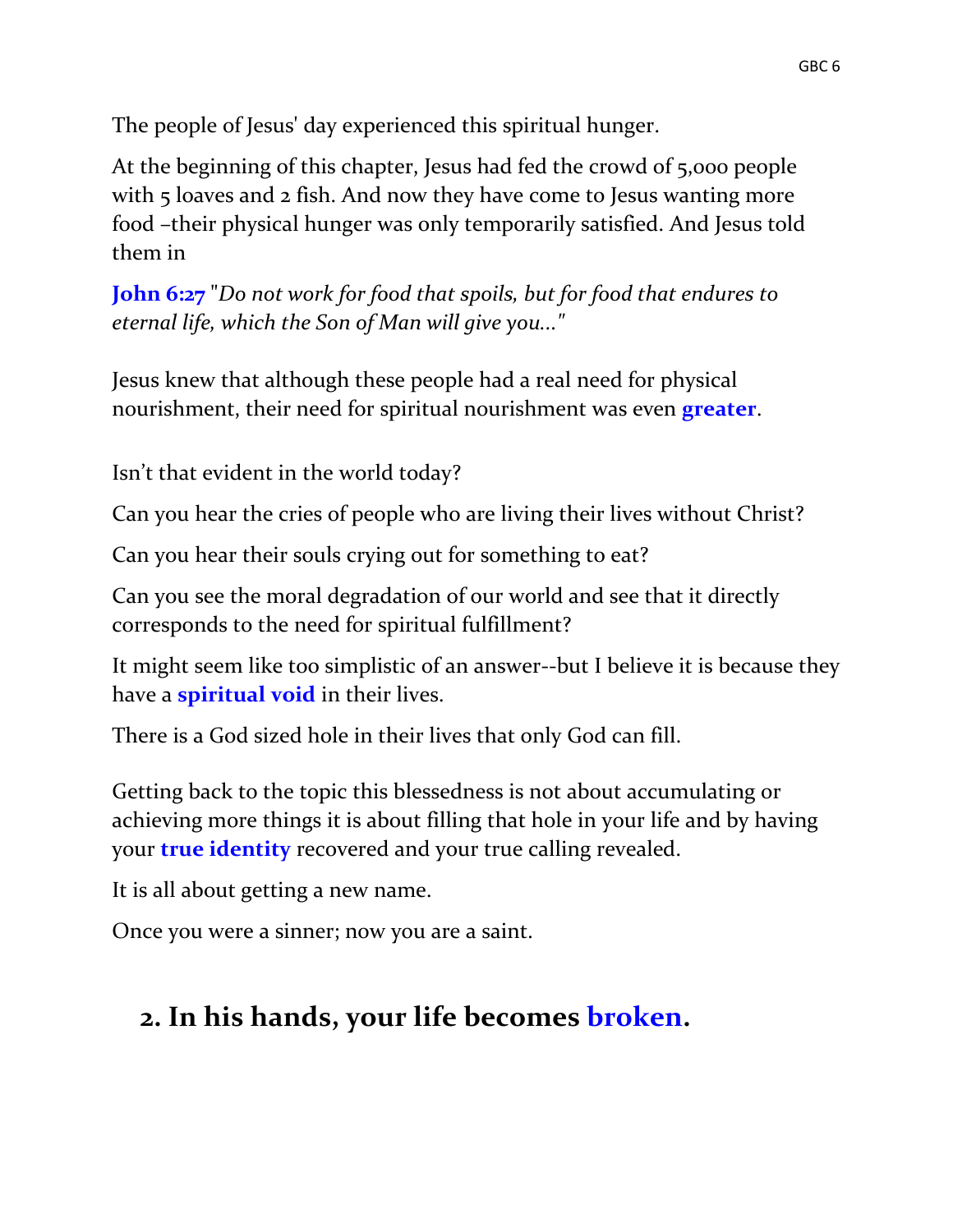People are crying out to the world for help to fill the spiritual void in their lives, again dealing with that God sized hole that only he can fill.

But the advice the world has to give only makes the void grow larger we will deal with that in a few moments.

There are several different kinds of brokenness, there is a brokenness that comes from our frailty—our finiteness, our limitations.

There is a brokenness that comes from our own failure—our sin, our participation in the spread of wickedness.

There is a brokenness that is the pain of living in a fallen world—our suffering and pain.

All these kinds of brokenness can be placed in Jesus's hands.

**Psalms 147:3**, *"He heals the brokenhearted and binds up their wounds."*

When you place the brokenness of your failure, frailty, and suffering in Jesus's hands, you become open to the grace of God.

This brokenness is not about wallowing in your sin or fixating on how miserable you are. To be broken is to allow the grace of God to humble you, to lead you into vulnerability with others, and to transform your heart. Brokenness becomes openness in the hands of Jesus.

When it is not given to Jesus it can never satisfy or fulfill your desire, it cannot sustain you.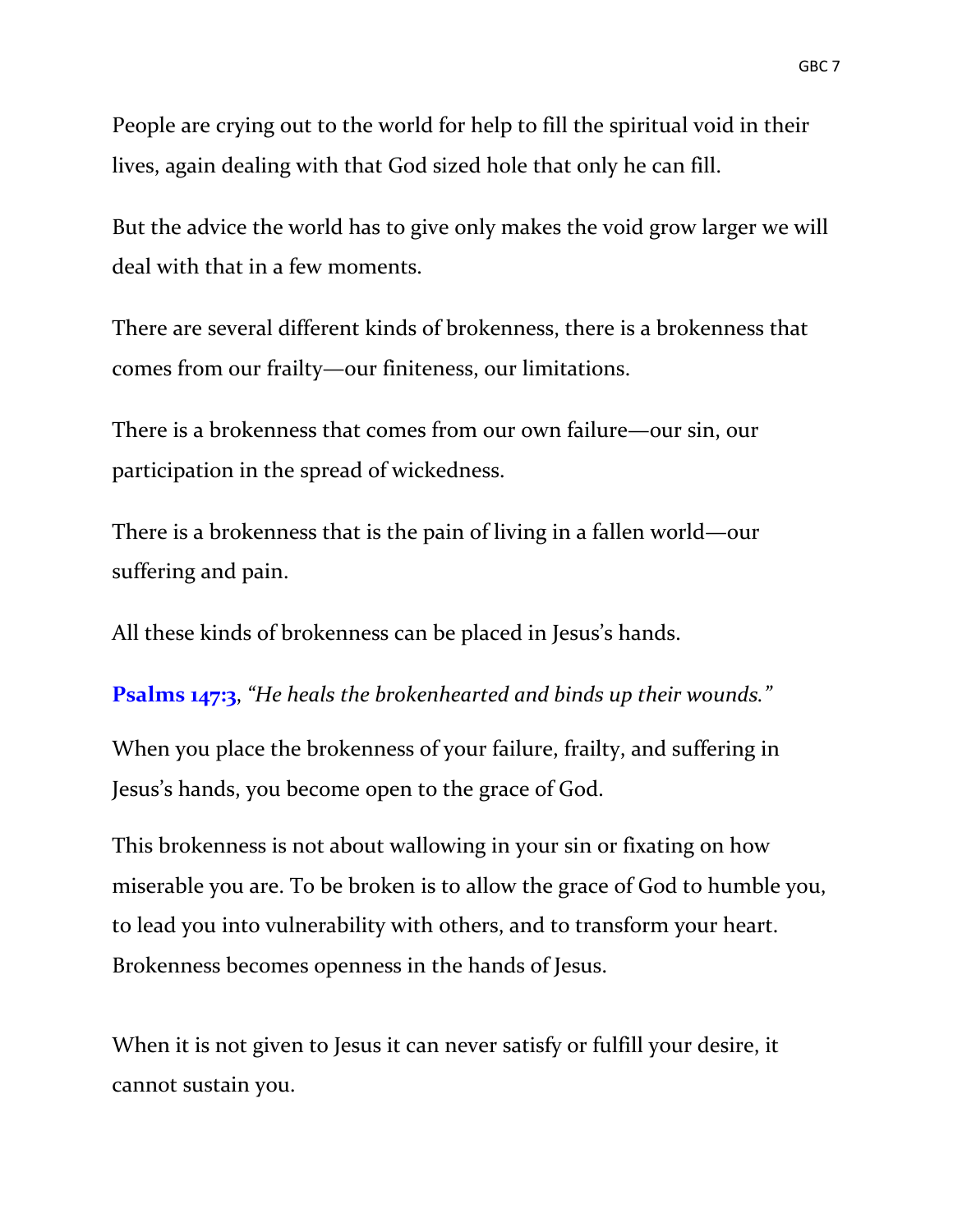Secular agencies and governments have been somewhat successful in feeding hungry people during times of natural disaster or crisis different agencies are quick to come to the rescue.

However, when it comes to spiritual hunger secular agencies and individuals have done more harm than good.

Those outside of Christ seem to believe that all human problems can be solved through psychology and psychiatric treatments.

In today's world psychology doesn't try to fix problems as much as it tries to give approval to them.

Up until just a few years ago Psychiatric journals looked down upon homosexuality, treating it as a sexual disorder now it is considered acceptable behavior.

Have the facts changed?

Have there been studies that have changed their minds? Has some evidence come to light they didn't have before? No, the facts about homosexuality have remained the same. However, in our world it has become politically incorrect to point a finger and say that behavior is wrong." And **psychology** now points its finger and says, that behavior is acceptable as long as it's acceptable to you."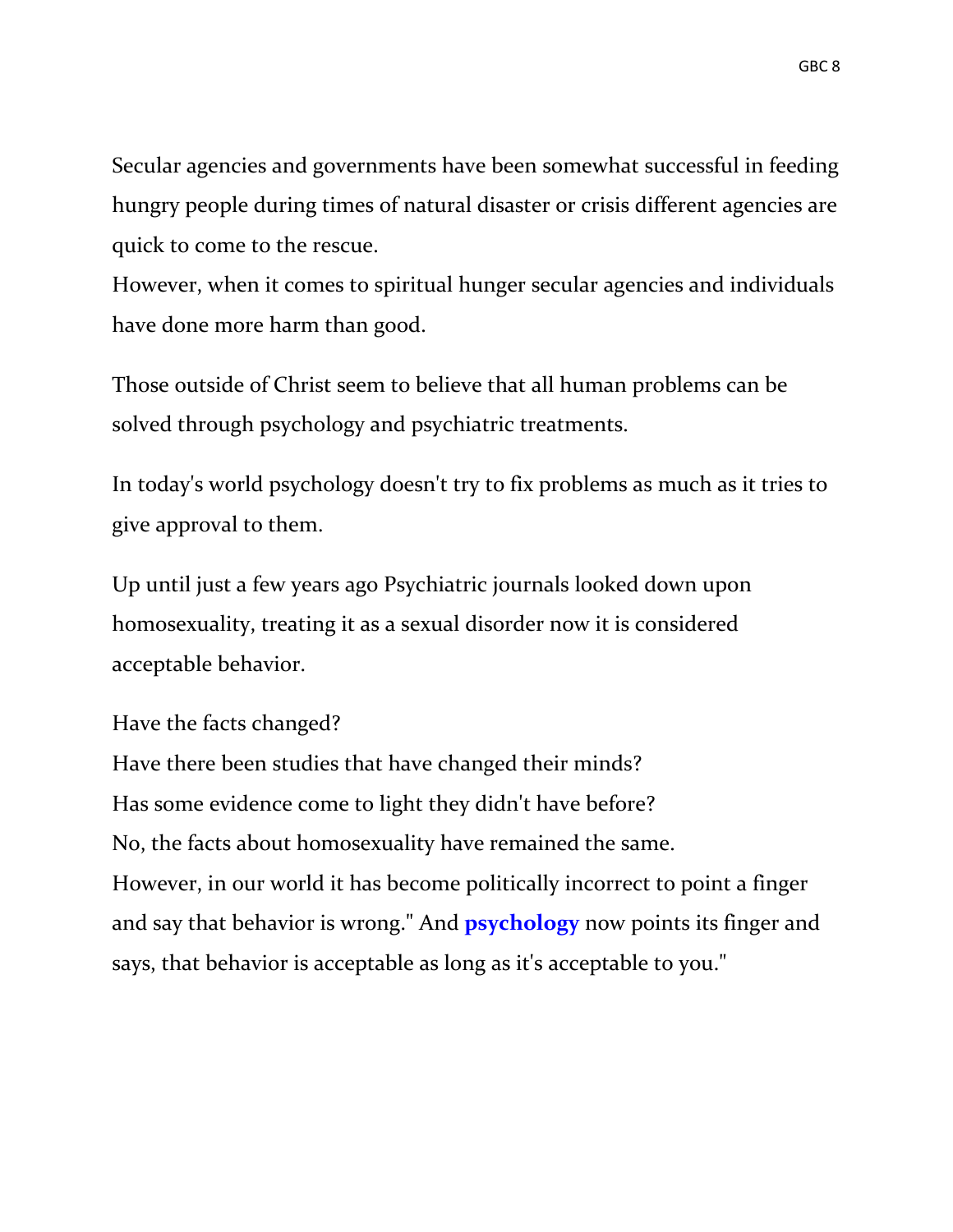It seems that our world is not trying to help people fill their **spiritual void** as much as it is trying to fulfill their need for **self-acceptance**. And that goes totally against the teaching of the scriptures.

Our world is so caught up in the psychological realm that we find we are beginning to accept concepts that are totally foreign to the Bible. Examples:

- **Human nature** is basically good, the Bible says it is **inherently evil.**
- $\checkmark$  People have the **answers** to their problems inside them--the Bible says we can find the **answers** to our problems through Jesus and His Word.
- The key to **understanding** and correcting a person's attitudes and actions lies somewhere in his past--the Bible teaches that **understanding** will come when our past is forgiven.
- An Individual's problems are the result of what **someone else** has done to them--the Bible says our problems are a result of **what we** have done to ourselves.
- Human problems can be purely **psychological in nature**, unrelated to any spiritual condition--the Word of God shows us that almost all of our problems are **spiritual in nature**.
- Deep-seated problems can be solved only by **professional counselors** using therapy--the Bible teaches that the Word of God and the **Holy Spirit** is what we truly need to counsel us.

Ok now we have talked about the bread (ourselves) being blessed and being broken and now finally being…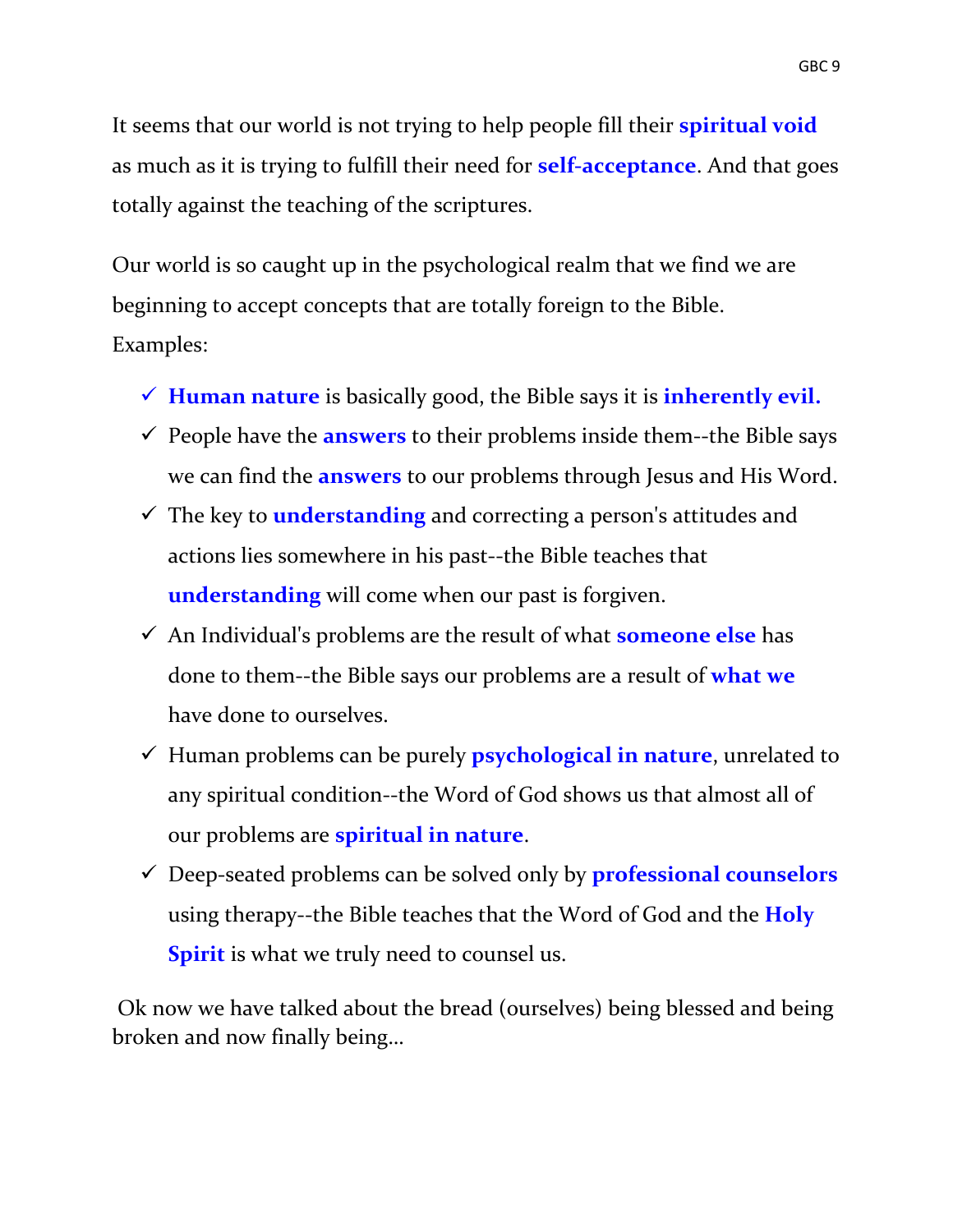### **3. In his hands, your life becomes given.**

Martin Luther once said, *"I have tried to keep things in my hands and lost them all, but what I have given into God's hands I still possess."*

Saintes we need to realize that we are not here for ourselves, it is much more than that, life with Jesus is deeply personal but never meant to be a secret or private.

The openness that comes from being broken is meant to lead you outward to share the Good news with others who are also broken.

There is a hunger in the world around us, a deep groan for something more.

When your life becomes blessed and broken in Jesus's hands, He gives you out for the life of the world.

You become the way others find the **Bread of Life.** 

But to be that way, you must first experience the blessing and embrace the **brokenness**—only then will you be consecrated to bring change in powerful ways.

**1 Peter 1:3,** *"Praise the God and Father of our Lord Jesus Christ. According to His great mercy, He has given us a new birth into a living hope through the resurrection of Jesus Christ from the dead."* 

Jesus is trying to tell you, me, all of us here today, *"Don't hold back--take all of me, allow me to work in your life."*

How do you partake of Jesus?

There are three simple steps. As simple as ABC.

**Admit** that you're a sinner who needs forgiveness.

**Believe** in your heart that Jesus Christ died for your sins and rose from the dead to give you eternal life.

**Confess** with your mouth that Jesus Christ is Lord and Savior of your life.